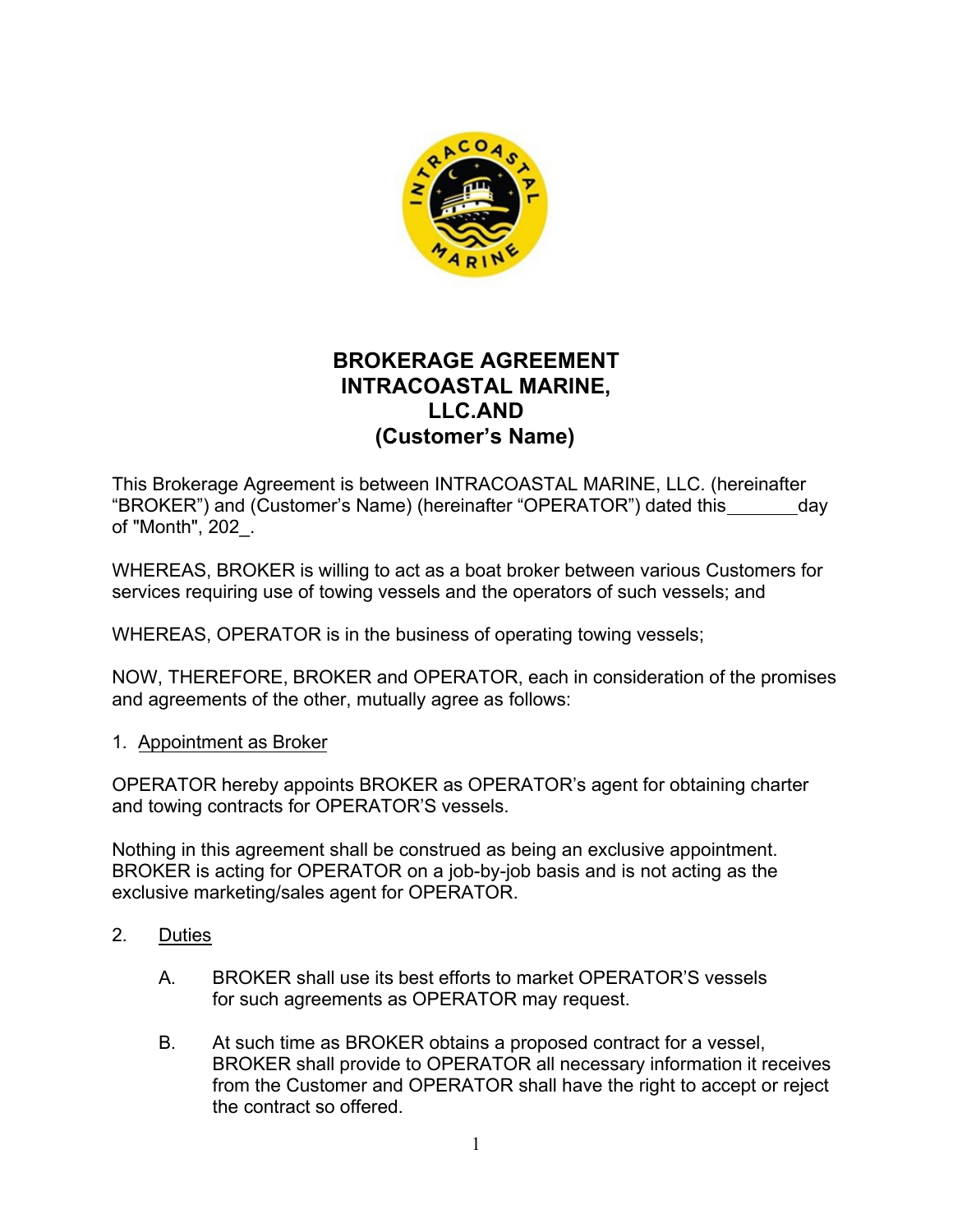- C. Once OPERATOR has orally agreed to accept a job offered by BROKER, BROKER is hereby authorized, but not required, by OPERATOR to sign, purely as a matter of convenience for OPERATOR, as agent on behalf of OPERATOR, such written contract as may be required by the Customer.
- D. It is understood that Customer may require that a Master Service Agreement or similar contract ("MSA") be in place between OPERATOR and Customer, and that any contract for towing services or charter of
- E. OPERATOR'S vessel will be controlled by the MSA. OPERATOR agrees that all obligations under the MSA including defense and indemnity provisions and insurance requirements are the obligation of OPERATOR, not BROKER. If Customer makes demand to enforce such obligations on BROKER or BROKER'S underwriters, OPERATOR agrees to respond to Customer's demand and to defend, indemnify and hold BROKER and its underwriters harmless from such demands.

### 3. Brokerage Fee

OPERATOR agrees BROKER is entitled to charge a fee per day per vessel for each day a vessel is working under a Contract provided, negotiated, or obtained by BROKER. BROKER'S fee shall be in addition to the OPERATOR'S Contract rate, such Contract Rate to be specified in the Brokerage Agreement Addendum for any individual Contract subject to this Brokerage Agreement. BROKER will allocate its fee n mark-up to Customer, it being understood that BROKER is acting as the marketing representative for the vessels and is not the Customer. OPERATOR further agrees it shall not separately enter into any contract with any Customer when Broker has first presented a proposed Contract by Broker for said Customer.

### 4. Contract Hire

The agreed daily rate for contract hire will be paid as follows:

A. OPERATOR consents to Customer paying the contract hire to BROKER in such instances where Customer will do so. Invoicing by BROKER to Customer will be on a per-job basis and based on the requirements of **Customer** 

> Invoices shall be submitted to: Intracoastal Marine, LLC 500 Barnes Road Chesapeake, VA 23324

B. BROKER will use its best efforts to obtain from Customer provisions for payment within a reasonable time.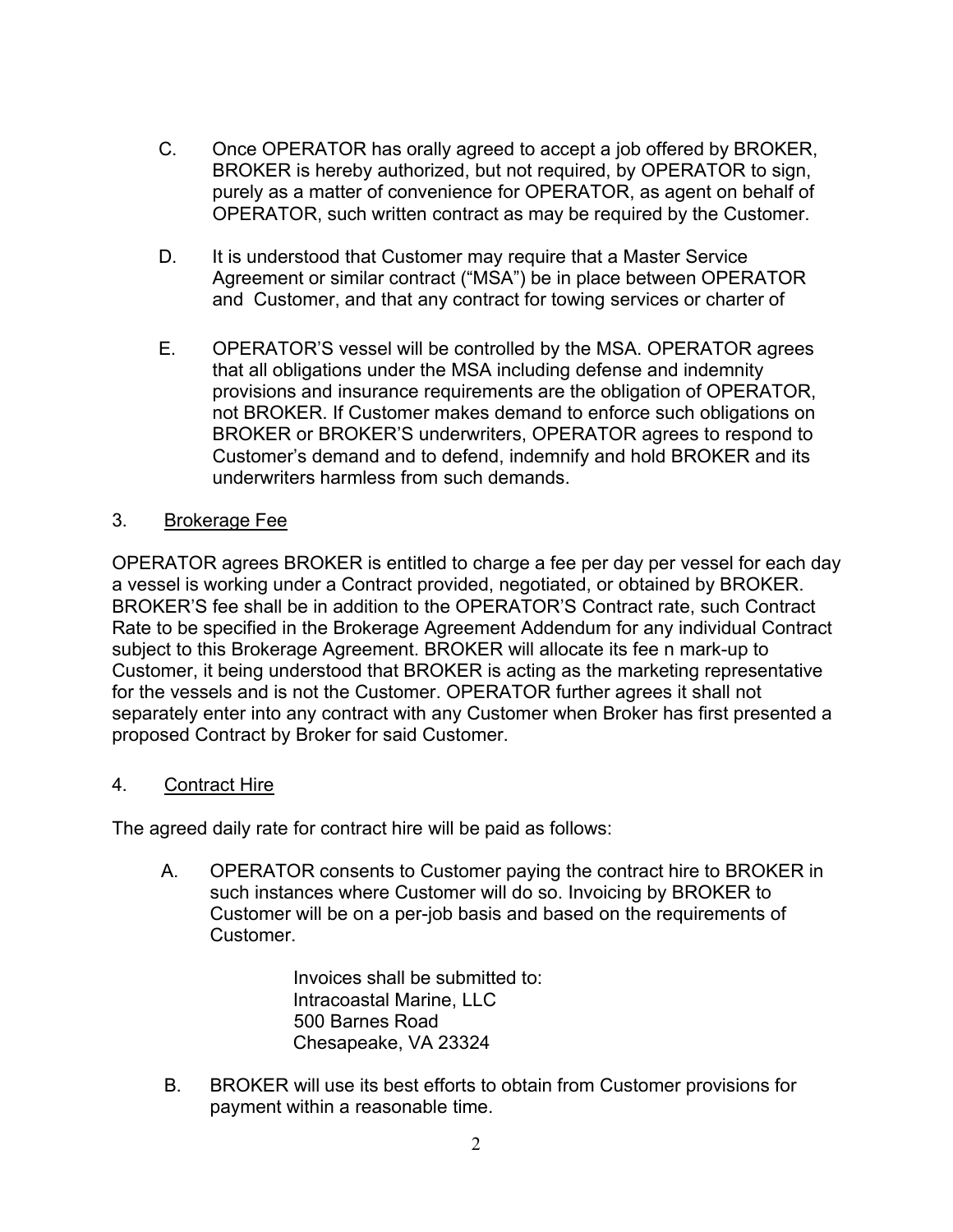- C. BROKER will remit net contract hire (contract hire less broker's fees) to OPERATOR within three (3) business days after receipt of such contract hire from Customer. It shall be sufficient that such remittance be placed in the mail within the time allowed above. In the event contract hire is paid directly to OPERATOR from Customer, OPERATOR shall remit broker's fees to BROKER within the same three (3) day period.
- D. OPERATOR'S Invoices are payable as per the terms set forth in the MSA between BROKER and Customer.
- E. Under no circumstances shall BROKER be responsible to OPERATOR for Customer's non-payment of charter hire. BROKER agrees to undertake reasonable efforts to collect charter hire from Customer. OPERATOR retains the right to act on its own behalf to collect unpaid invoices directfrom Customer.

### 5. Indemnities

OPERATOR agrees to protect, defend, and indemnify and save harmless BROKER and Customer against any claims brought on or connected with the work or services performed under this contract, or any claims from BROKER's contractual liabilities to Customers which arise out of the contract of OPERATOR'S vessel.

OPERATOR further agrees to maintain insurance covering its obligations to BROKER and Customer as set for the herein and as mat be included in any MSA and agrees that BROKER and the Customers will be named as additional assureds with waiver of subrogation on all OPERATOR insurance policies.

#### 6. Non-Compete

OPERATOR is currently a party to an agreement with BROKER not to compete with BROKER to provide services to BROKER'S customers. To the extent BROKER obtains a contract for OPERATOR with one of BROKER'S customers, BROKER agrees it will make no claim OPERATOR has violated to terms of the agreement not to compete. OPERATOR shall otherwise remain obligated to comply with the previous agreement not to compete and shall not pursue or accept contracts to provide towing or charter services to BROKER'S customers without BROKER'S written consent.

BROKER: OPERATOR: INTRACOASTAL MARINE, LLC. (Customer Name)

| By:    | Bv:    |
|--------|--------|
| Name:  | Name   |
| Title: | Title: |

Name: